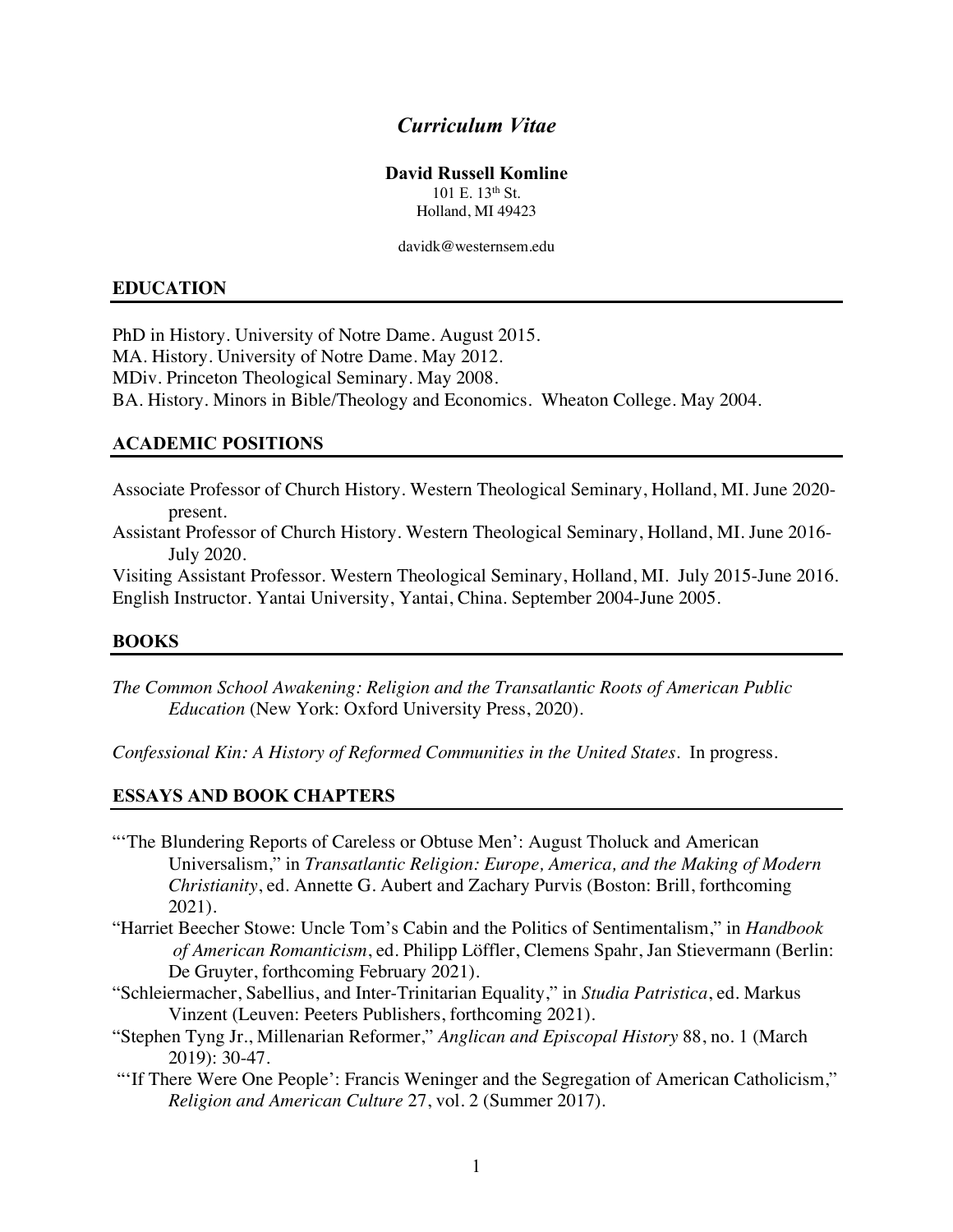- "An American Sonderzeit? Reconsidering Antebellum Atlantic Crossings," in *Transatlantic Social Politics: 1800-Present*, ed. Daniel Scroop and Andrew Heath (New York: Palgrave Macmillan, 2014).
- "The Controversy of the Present Time: Arianism, William Whiston, and the Development of Mather's Late Eschatology," in *Cotton Mather and Biblia Americana: America's First Bible Commentary*, ed. Reiner Smolinski and Jan Stievermann (Tübingen: Mohr Siebeck, 2010).

## **REVIEWS AND OTHER WRITINGS**

- "The Auburn Declaration of 1837," in *Reformierte Bekenntnisschriften*, vol. 4 (Neukirchen-Vluyn: Verlag Neukirchener, forthcoming 2020).
- "Reformed Church in America," in *The Encyclopedia of Greater Philadelphia*. URL: http://philadelphiaencyclopedia.org/ (forthcoming 2020).
- Review: Johann M. Neem, *Democracy's Schools: The Rise of Public Education in America* (Baltimore: Johns Hopkins University Press, 2017). *The Register of the Kentucky Historical Society* 117, no. 1 (Winter 2019): 108-110.
- Review: Jonathan M. Yeager, *Jonathan Edwards and Transatlantic Print Culture* (New York: Oxford University Press, 2016). *Journal of Religion* 98, no. 3 (July 2018): 433–34.
- "Sereno Edwards Dwight," in *A Jonathan Edwards Encyclopedia* (Grand Rapids: Eerdmans, 2017).
- "The Religious Roots of American Public Education: New Research and a New Perspective," *The Bulletin of the Congregational Library* 9, no. 2 (Spring 2013): 6-7.
- Review: Steven J. Keillor, *God's Judgments: Interpreting History and the Christian Faith* (Downers Grove, IL: IVP Academic, 2007). *Princeton Theological Review* 14, no. 1 (2008): 138-140.
- Church review: "A Sacramental Life." *Anglican and Episcopal History* 76, no. 1 (2007): 155- 160.
- Church review: "In Christ There Is No East or West." *Anglican and Episcopal History* 75, no. 3 (2006): 463-467.
- "Stanley Grenz, Women in Ministry, and the Trinity: A Model in Practical Theology." *Princeton Theological Review* 12, no. 1 (2006): 29-30.

## **SCHOLARLY PRESENTATIONS**

- "The Blundering Reports of Careless or Obtuse Men': German Theology and American Universalism. January 4, 2020. At the Annual Meeting of the American Society of Church History, in New York, NY.
- "Confessional Kin: An Introduction." November 8, 2019. At the Hope College-WTS Theology Seminar, Holland, MI.
- "Schleiermacher, Sabellius, and Inter-Trinitarian Equality." August 2019. At the Oxford Patristics Conference, Oxford, England.
- "The Canons of Dort in America." April 5, 2019. At the "Prodigal Love of God" conference sponsored by Dort College, Sioux Center, IA.
- "Translating Prussian Schools: The Cousin Report in France, England, and America." May 24- 26, 2018. At the "Transatlantic Histories of Schooling and Education -- Travelling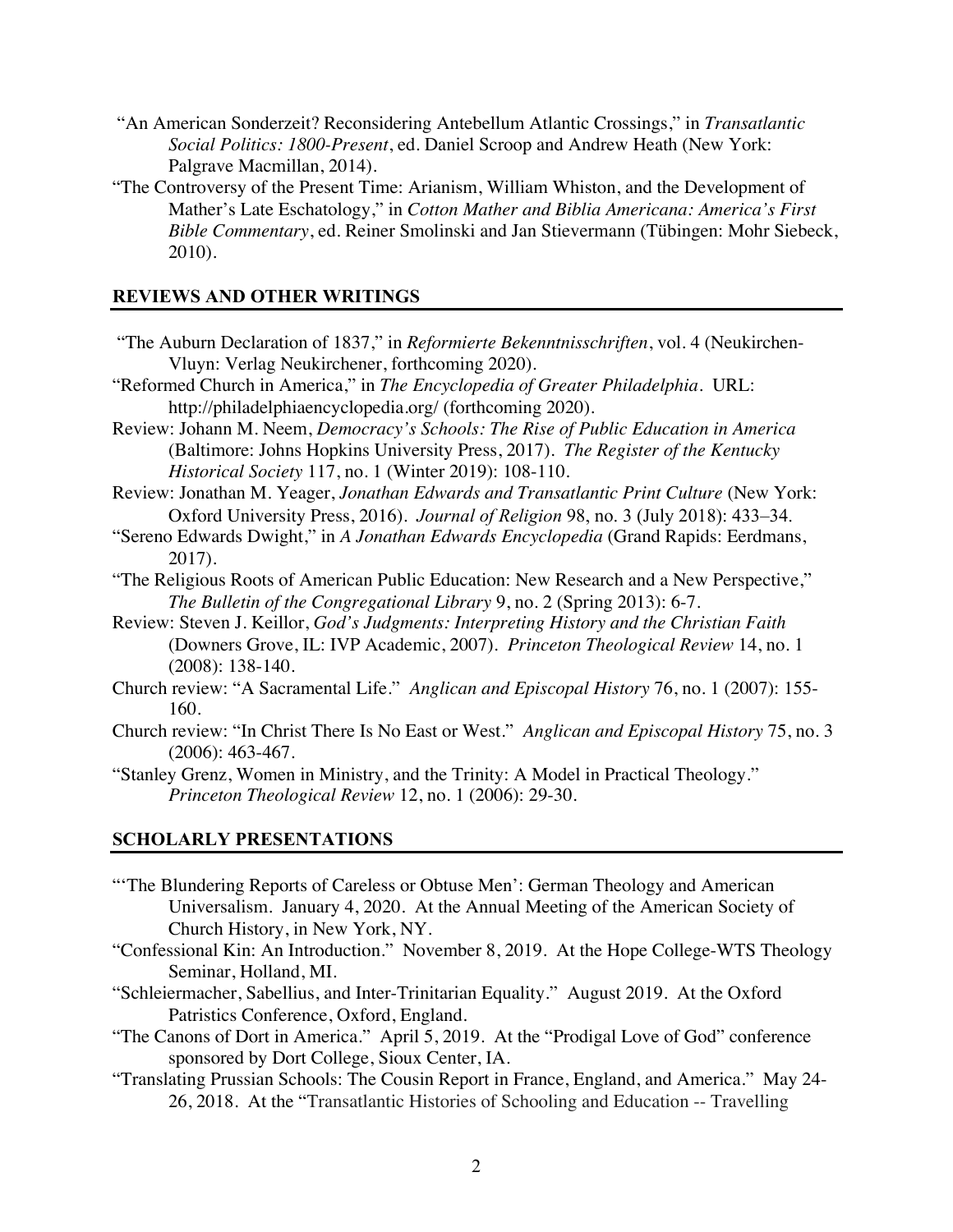Knowledge, Concepts, and Materials" conference sponsored by the Center for German-American Educational History at the University of Münster, Germany.

- "'The Blundering Reports of Careless or Obtuse Men': August Tholuck and American Universalism." November 10, 2017. At the Hope College-WTS Theology Seminar, Holland, MI.
- "Schools in Nineteenth-Century America: A Reformed History." February 9, 2016. A public lecture at Western Theological Seminary, Holland, MI.
- "The Prussian Road to Common Schools? German Influences in Ohio." April 25, 2015. At "Humanities and Divinity: Reckoning with Intellectual and Religious History," a conference in honor of James Turner, University of Notre Dame, Notre Dame, IN.
- "'Let Our Popular Schools Then Be Christian': Religion and Transatlantic Educational Reform in the 1830s." January 2-5, 2015. At the Annual meeting of the American Society of Church History, in New York, NY.
- "The Common School Awakening in America, 1800-1848." November 4, 2014. At the history department colloquium of Hope College, Holland, MI.
- Histories of Education Summer School Conference for Postgraduate Students. June 12-15, 2014. At Umeå University, Sweden. Sponsored by the European Educational Research Association.
- "An Introduction to: *The Common School Awakening*." February 6, 2014. Invited talk at the doctoral colloquium for the Heidelberg Center for American Studies.
- "The Common School Awakening in Virginia." May 15, 2013. Invited talk at the Virginia Historical Society, in conjunction with my research fellowship there.
- "The Common School Awakening." December 17, 2012. Invited talk at the Boston Athenaeum, in conjunction with my research fellowship there.
- "Translating Prussian Schools: The Cousin Report in France, England, and America." October 5-6, 2012. At the annual meeting of the Organization of Educational Historians, in Chicago, IL.
- "An American *Sonderzeit*? Reconsidering Rodgers in Light of Antebellum Atlantic Crossings." September 16, 2011. At the *New Directions in Transatlantic Social Politics* workshop, sponsored by the Centre for Democratic Culture at the University of Sheffield.
- "Germans, Blacks, Catholic Missions and the Soul of American Segregation." April 9, 2011. At the *Christianity and Migrations* conference, the Spring Meeting of the American Society of Church History, in Grand Rapids, MI.
- "From Colenso to Minns: Missionary Bishops, the Lambeth Conference, and the Global Anglican Communion." March 24, 2011. At the *Saving the World? The Changing Terrain of American Protestant Missions* conference, sponsored by the Institute for the Study of American Evangelicals, at Duke University.
- "Germans, Blacks, and Nineteenth Century Catholic Missions." October 22, 2010. At the 3rd Annual History Graduate Student Conference at Northern Illinois University.
- "From Colenso to Minns: Missionary Bishops, the Lambeth Conference, and the Global Anglican Communion." September 17, 2010. At the *Saving the World? The Changing Terrain of American Protestant Missions* mini-conference, sponsored by the Institute for the Study of American Evangelicals, at New York Theological Seminary.
- "The Controversy of the Present Time: Cotton Mather and Arianism." October 25, 2008. At the *Cotton Mather's* Biblia Americana*, the Early Enlightenment and the Rise of Pietism in*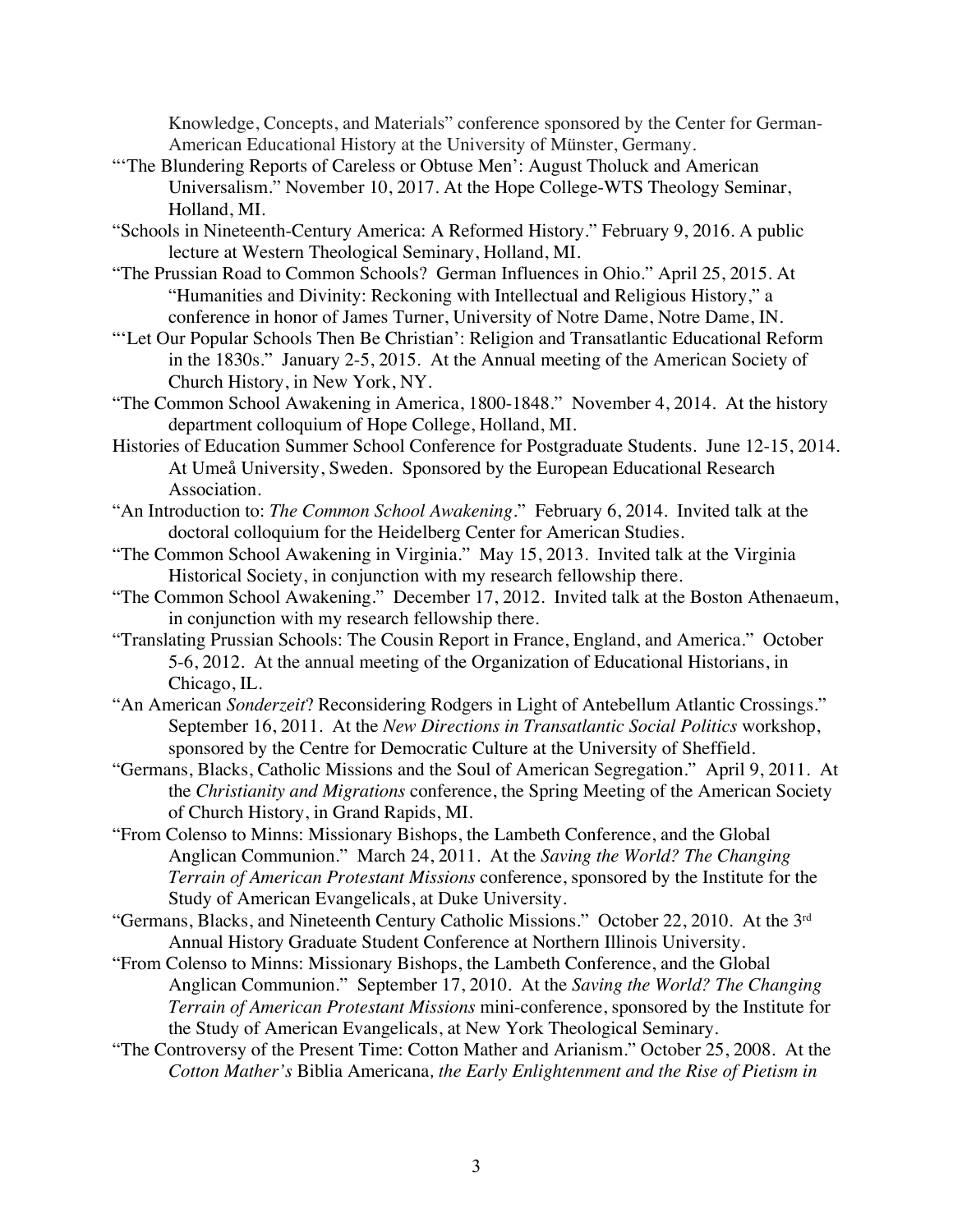*America: Historical and Intellectual Contexts in Transatlantic Perspective* conference in Tübingen, Germany.

- "Deconstructing Fundamentalism: Reconsidering the Canonical Texts." March 28, 2008. At the *American Academy of Religion* Mid-Atlantic Regional Meeting in New Brunswick, NJ.
- "An Episcopal Presence in a Presbyterian Town: A History of Episcopalians in Princeton." June 16, 2007. At the *Legacies and Promise: 400 Years of Episcopal History* conference in Williamsburg, VA.

#### **HONORS AND AWARDS**

#### **International Awards**

Fulbright Fellowship. Heidelberg University, Germany. 2013-2014. DAAD (German Academic Exchange Service) Study Scholarship. Tübingen University, Germany. October 2008-July 2009.

#### **National Awards**

Mellon Research Fellowship at the Virginia Historical Society. 2013.

American Congregational Association-Boston Athenæum Fellowship. 2012-2013.

- Graduate Student Fellowship. Trans-Atlantic Summer Institute. Theme: "Class, Church, Community – The Historical Origins of Current European Social Policy." At the Center for German and European Studies at the University of Minnesota. June 10-22, 2012.
- Research Grant. Institute for the Study of American Evangelicals. For my paper presented at the *Saving the World? The Changing Terrain of American Protestant Missions* conference. 2009-2010.

#### **University Awards**

- Graduate Student Research Award. Institute for Scholarship in the Liberal Arts. University of Notre Dame. Spring 2014.
- The Kate Murphy McMahon Grant for Russian and East-Central European Studies. Nanovic Institute for European Studies. University of Notre Dame. Spring 2013.
- Kellogg Institute Professionalization Grant. Kellogg Institute for International Studies. University of Notre Dame. Fall 2012.
- DeSantis Prize for Best Unpublished Graduate Paper in History. University of Notre Dame. 2012.
- American Dream Grant. Institute for Scholarship in the Liberal Arts. University of Notre Dame. Summer 2012.
- Notebaert Professional Development Award. The Graduate School of the University of Notre Dame. Summer 2012.
- Striving for Excellence in College and University Teaching Certificate. Kaneb Center for Teaching and Learning. University of Notre Dame. Spring 2012.
- Graduate Student Professional Development Award. Institute for Scholarship in the Liberal Arts. University of Notre Dame. Fall 2011.
- Conference Travel Support Fund. Kellogg Institute for International Studies. University of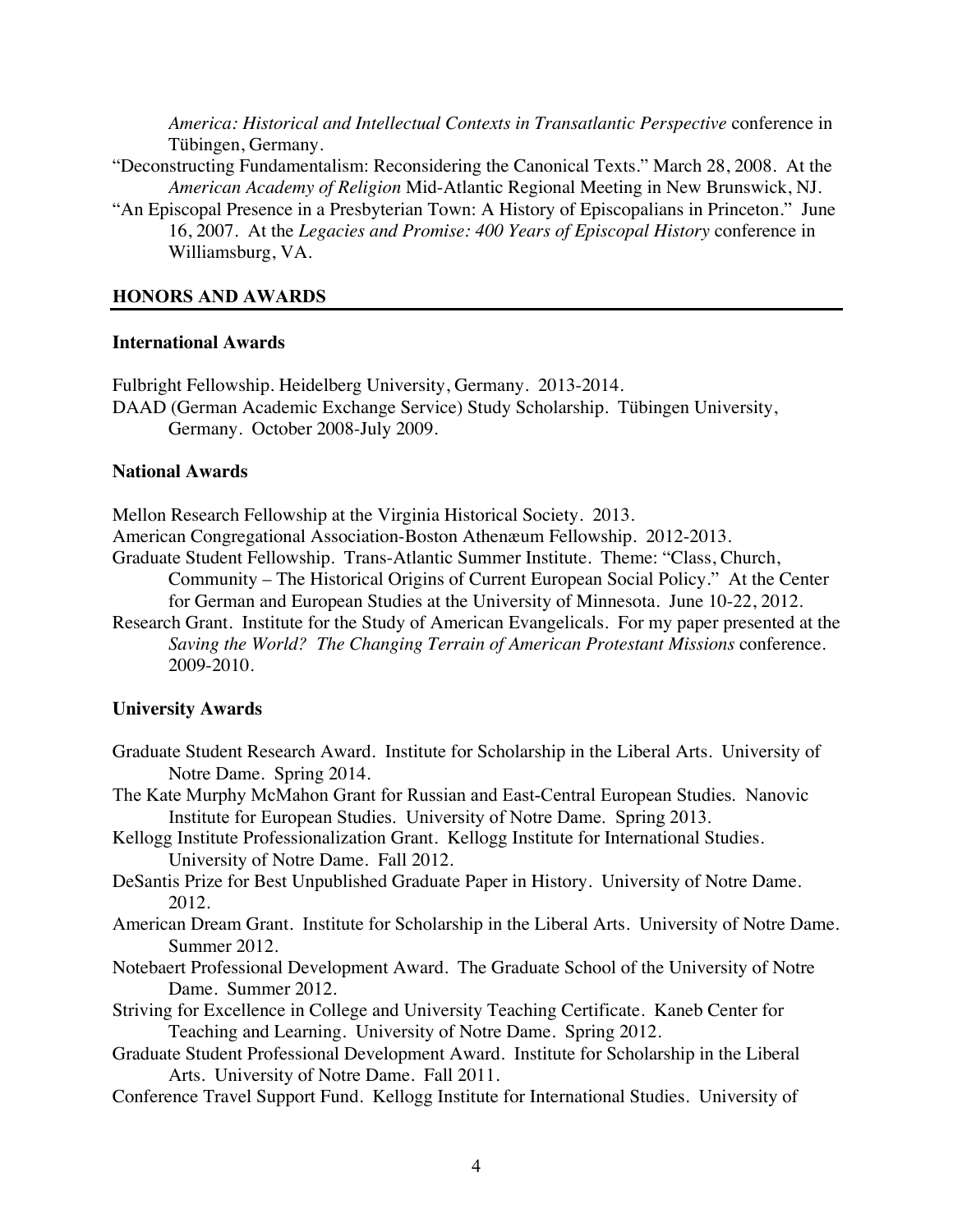Notre Dame. Fall 2011.

- Language Grant. Intensive Foreign Language Training Program. University of Notre Dame Graduate School. Fully funded six weeks of French study in Paris at the *Alliance Français*. Summer 2011.
- Senior Fellowship in History. Princeton Theological Seminary. Awarded to the author of the best master's thesis in history: "Masculinity in the Mainline: A Cultural History of the Brotherhood of St. Andrew," supervised by Dr. James Moorhead. May 2008.

Phi Alpha Theta (History Honors Society), lifetime membership bestowed 2004. Presidential Scholarship. Wheaton College. 2000-2004.

## **TEACHING EXPERIENCE**

*Associate Professor*, Western Theological Seminary, Holland, Michigan. Church History 1. Fall 2020 (In residence, co-taught). Church History 2. Spring 2021 (In residence, Distance learning). Church Governance and Denominational Standards. Fall 2020 (In residence); Spring 2021 (Distance learning). *Assistant Professor*, Western Theological Seminary, Holland, Michigan. Church History 1. Fall 2016, 2017, 2019 (Distance learning); Fall 2017, 2018, 2019 (In residence). Church History 2. Spring 2017 (In residence); Spring 2018, 2020 (Distance learning). MA Summative Examination. Spring 2017, 2020 (Distance learning). Credo. Spring 2020 (Distance learning). Theological German I and II. Fall 2017 and Spring 2018. ThM Orientation Seminar. Fall 2016. American Evangelicalism. Spring 2018. Independent Study: The Emergence of the White Christian Woman in 20<sup>th</sup> Century America. Fall 2019. Independent Study: The Reformed Tradition in America. Fall 2019. *Visiting Assistant Professor*, Western Theological Seminary, Holland, Michigan. Church and State in America. Fall 2015. Christianity in China. J-term 2016 (Distance learning). American Evangelicalism. Spring 2016. Church History 2. Spring 2016 (Both in-residence and distance-learning). *Instructor*, Western Theological Seminary, Holland, Michigan. Church History 2. Spring 2015. *Instructor,* Hope College, Holland, Michigan. U.S. History to 1877. Fall 2014.

Modern European History. Fall 2014.

*Instructor*, Heidelberg University, Germany. The Beechers: Revival, Reform, and Literature in 19th Century America. Summer 2014.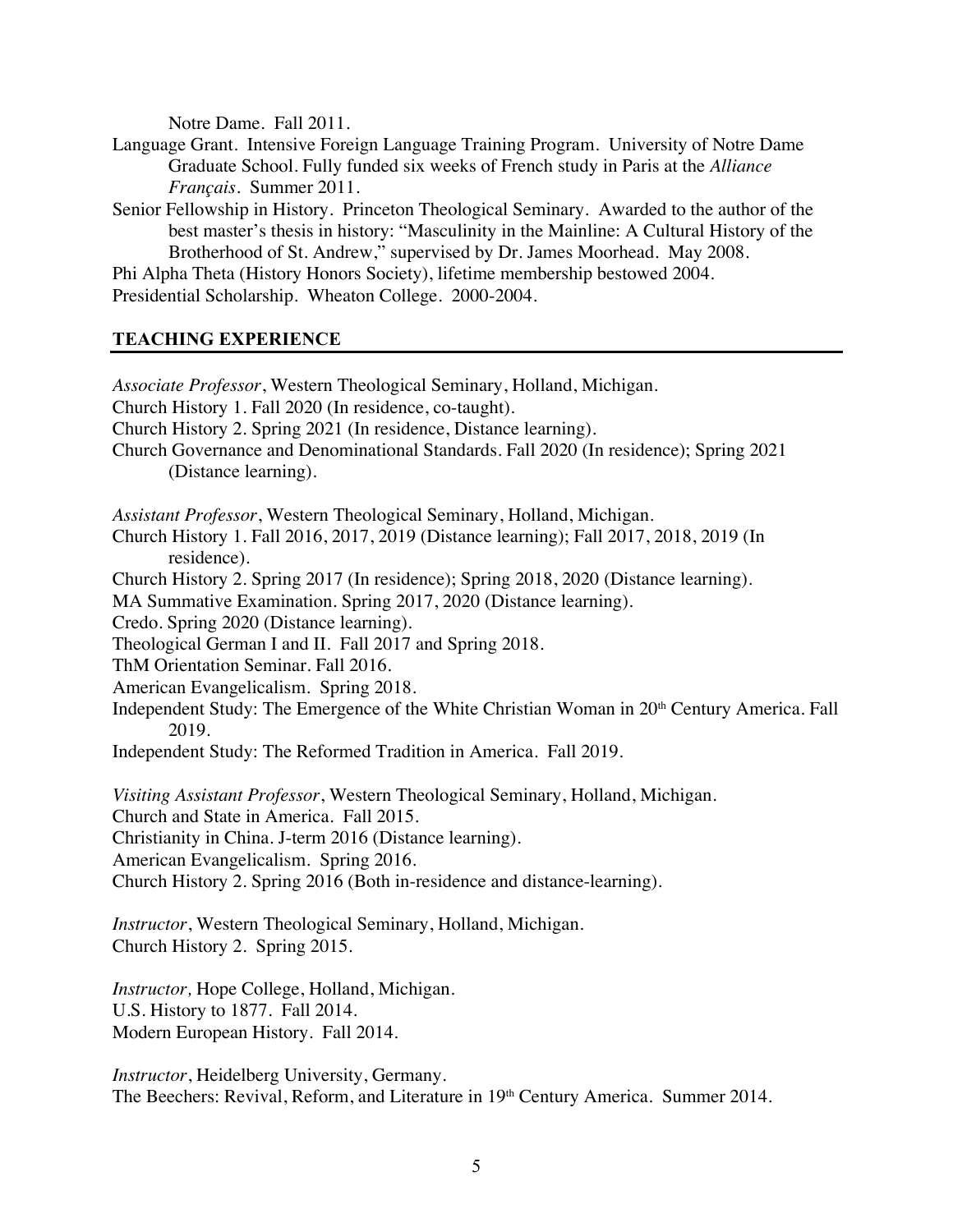*Teaching Assistant*, University of Notre Dame, Notre Dame, IN. World History of 20<sup>th</sup> Century Christianity. Professor Mark Noll. Spring 2012. U.S. History to 1877. Professor Patrick Griffin. Fall 2011. Modern America. Dean John McGreevy. Spring 2011. Church vs. State: The Impact of Religion on Politics in Modern Europe. Professor Lauren Faulkner. Fall 2010.

*English Teacher*, Yantai University, Yantai, China. Introduction to English-language Newspapers (for juniors). Fall 2004. Oral English III (for sophomores; two sections). Fall 2004. Writing (for seniors). Fall 2004. Business English I (for business school students). Fall 2004. Oral English IV (for sophomores; two sections). Spring 2004. English-language Film II (for juniors). Spring 2004. Introduction to Western Culture (for sophomores). Spring 2004. Business English II (for business school students). Spring 2004.

# **SERVICE TO THE ACADEMY**

Peer Reviewer, *International Journal of Systematic Theology* (2020). Interim Associate Academic Dean at Western Theological Seminary (fall 2018). DMin Supervisor: Jordan Kellicut, thesis in progress on the history of the Stone-Campbell Movement. Director of the Graduate Program in Christian Education at Western Theological Seminary (2017-2019). Membership Committee, American Society of Church History. 2013-2017. Interim Director of the ThM program at Western Theological Seminary (2016-2017). Committees at Western Theological Seminary: ThM Committee (2015-2017, 2020-2021, chair 2016-2017, spring 2021), Program Cabinet (2016-2019), Diversity Committee (2016- 2020, chair 2019-2020), MA Committee (2015-2016, chair fall 2018), Admissions Committee (Spring 2016, 2017-2018), MDiv Committee (fall 2018, chair fall 2018), M.Div./MA Committee (2020-2021), Graduate Certificate Program in Pastoral Ministry (fall 2018, 2019-2021), Graduate Certificate for Christian Educators (chair 2018-2019), Administrative Cabinet (fall 2018). Participant, "Duke Innovation Grant: Leading Change around Racial and Ethnic Diversity in Two Theological Schools," Spring 2016-Fall 2017. Coordinator, Colloquium on Religion and History, University of Notre Dame. Academic Years 2010-2013.

Executive Editor, *Princeton Theological Review*. Academic Year 2007-2008.

Student Representative, Library Departmental Committee, Princeton Theological Seminary. Academic Year 2007-2008.

Member, Theological Students Fellowship, Princeton Theological Seminary. 2006-2008. Associate Editor, *Princeton Theological Review*. Academic Year 2006-2007.